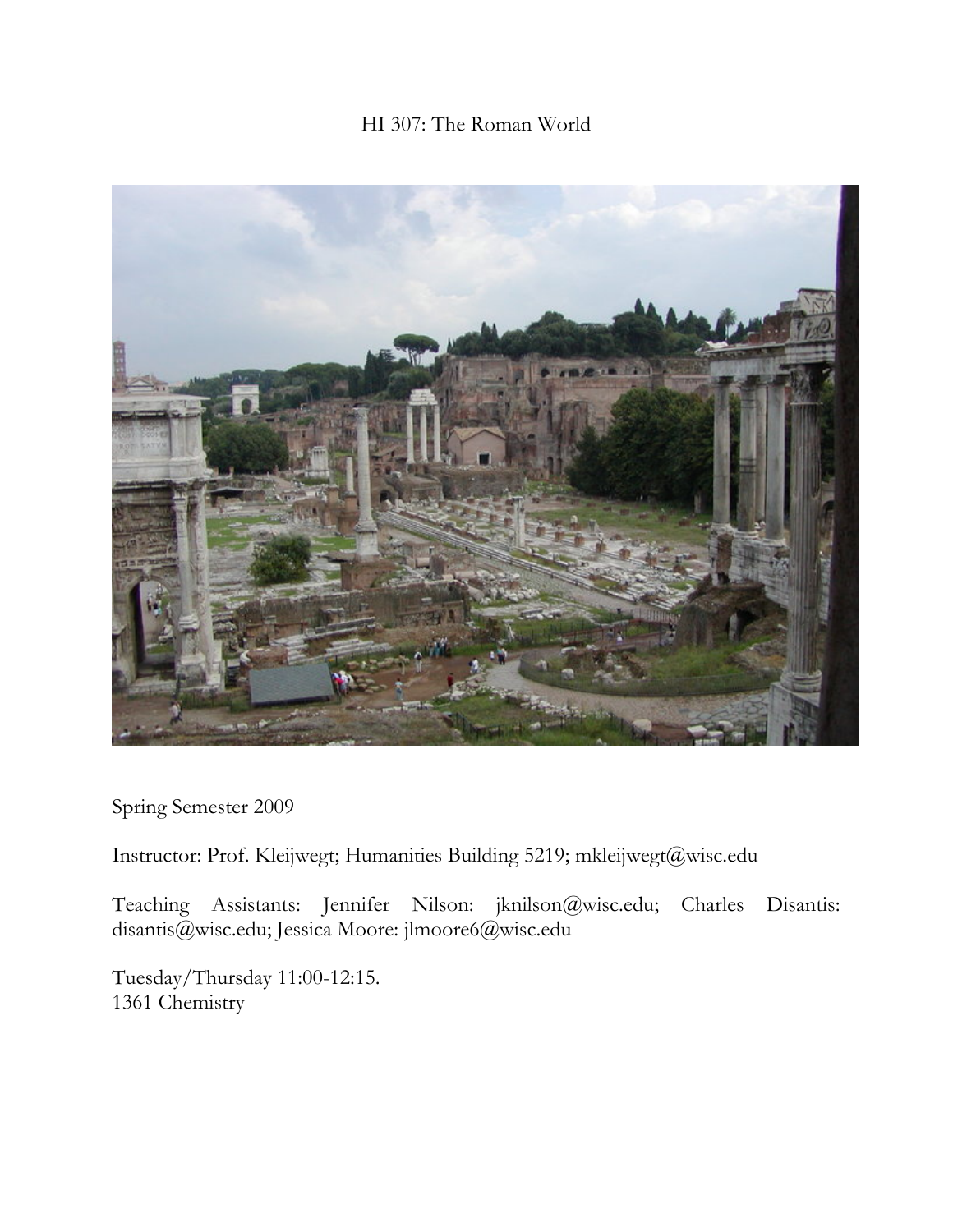## Course Description

The emphasis in this lecture course will be on the social, economic and cultural history of Rome. Evidence from the second and first century BC will be included for discussion, but the main focus will be on the more abundant material from the first and second century AD, the period known as the Principate. The first part of the course – week  $3$  to  $5$  – will focus on the Roman Empire, and will analyze how it was ruled and how it worked. The second part – week 6 to 12 – will focus on the people inhabiting the Roman Empire, their religious attitudes and their social behavior and codes of conduct. From week 12 to week 14 the focus will be on the Roman economy. Weekly reading requirements are compulsory and must be completed before the Tuesday Class. For the discussion sections additional readings will be required, consisting either of primary sources in translation or the opinions and arguments of modern scholars.

### **Textbooks:**

Peter Garnsey/Richard Saller, *The Roman Empire: Economy, Society and Culture*, Berkeley and Los Angeles: University of California Press 1987 (pb.). ISBN 9780520060678.

Jo-Ann Shelton, *As The Romans Did: A Sourcebook in Roman Social History*, New York: Oxford University Press 1998 (pb.). ISBN 019508974x.

#### **Attendance, Exams and Grades**

Attendance at all classes is mandatory. There will be two midterm exams and one final exam. The midterm exams will be sit-in exams and will be held on the Thursday in the week for which they are programmed. They will count for 40% towards your final grade; the final exam will count for 50%. The remaining 10% is based on regular attendance, class discussion and general participation.

Students taking this class for Honors credit will receive a separate syllabus outlining the requirements for their program.

#### **IMPORTANT DATES:**

**Midterm 1: 2/19. Midterm 2: 4/2. Final exam: 5/15.**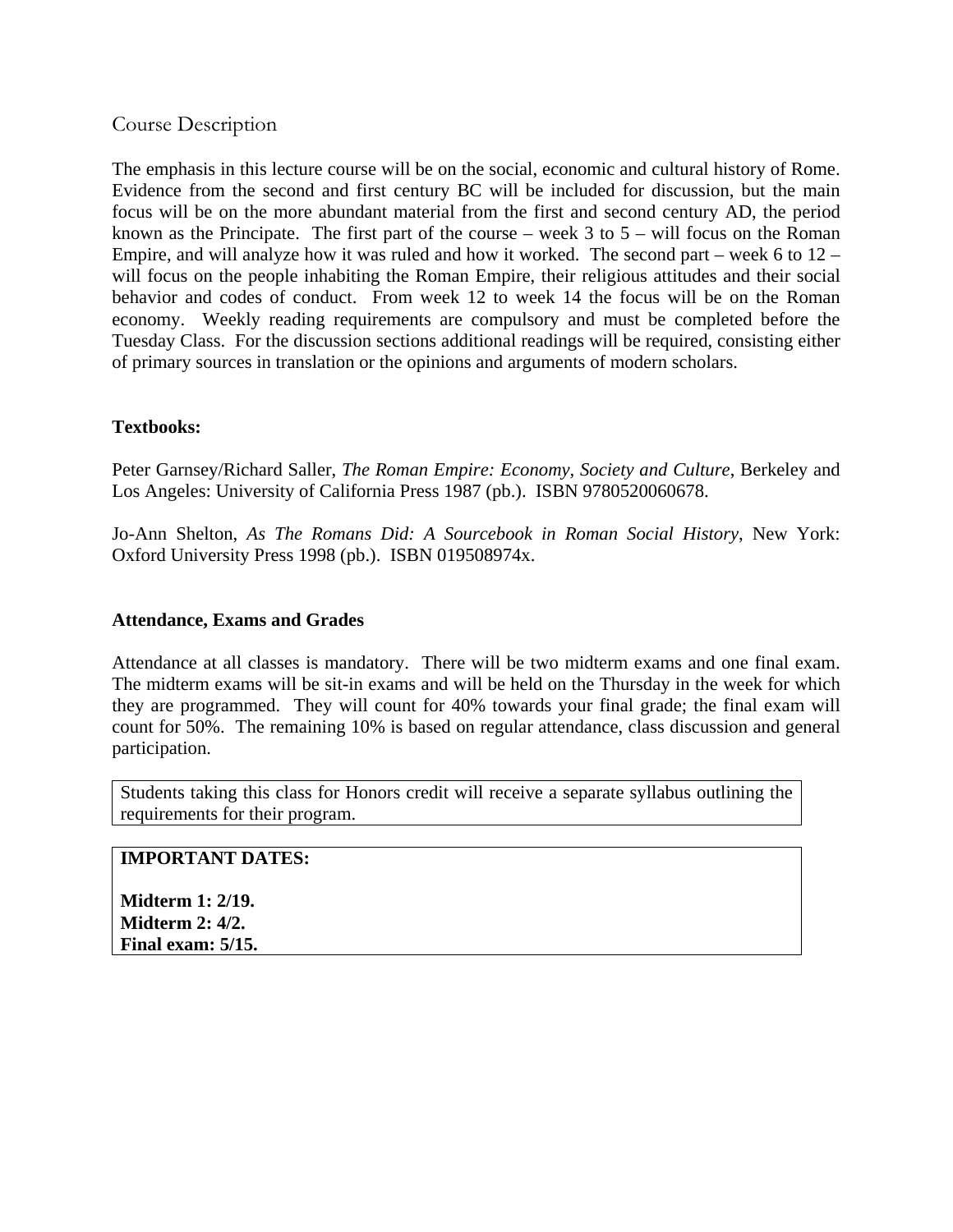Week 1: Introduction. 1/20 and 1/22

Introduction to the course; how to read a source.

Week 2: The Political Background. 1/27 and 1/29

The political history of Rome; comparative history.

Week 3: Empire and Emperor 2/3 and 2/5

Readings: Garnsey/Saller pp. 5-19; Shelton, pp. 226-229; 235-6.

Week 4: Government without Bureaucracy. 2/10 and 2/12

Readings: Garnsey/Saller pp. 20-40; Shelton, pp. 230-232; 268-275.

Week 5: The Culture of the Roman Empire (City vs. Countryside; Greek vs. Roman). 2/17

Readings: Garnsey/Saller pp. 178-196.

## **First midterm exam**.

**2/19** 

Week 6: Becoming Roman/Resistance and Revolt in the Roman Empire. 2/24 and 2/26

Readings: Garnsey/Saller pp. 178-196; Shelton, pp. 284-288.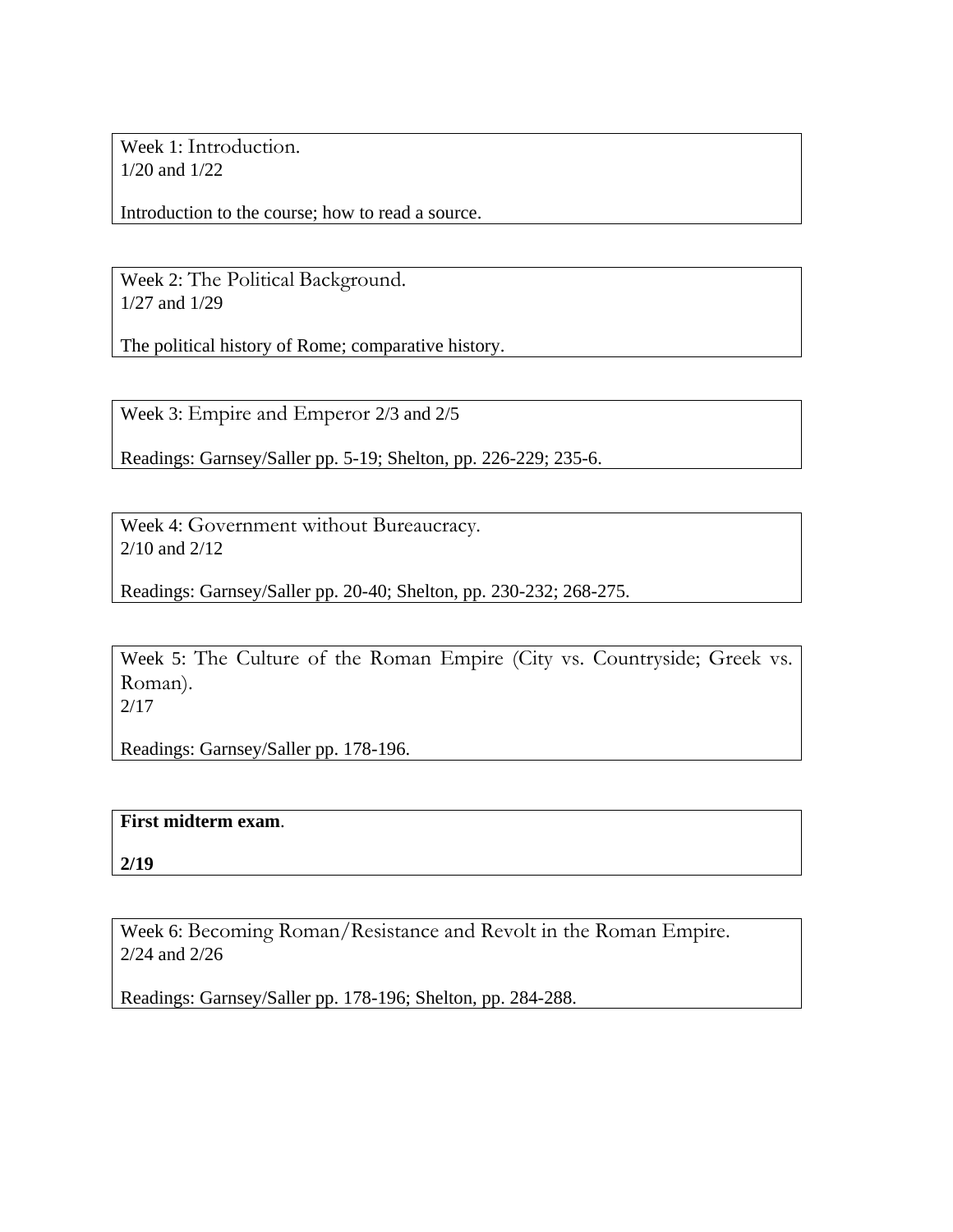Week 7: Worship. 3/3 and 3/5

Readings: Garnsey/Saller pp. 163-78.

Week 8: Roman Families. 3/10 and 3/12

Readings: Garnsey/Saller pp. 126-147.

Week 9: Roman women and children. 3/24 and 3/26

Readings: Garnsey/Saller pp. 126-147.

Week 10: Social Relations (Patronage and Friendship). 3/31

Readings: Garnsey/Saller pp. 148-159.

## **Second midterm exam**.

**4/2**

Week 11: Social Hierarchy and Social Mobility. 4/7 and 4/9

Readings: Garnsey/Saller pp. 107-25.

Week 12: An Underdeveloped Economy 4/14 and 4/16

Readings: Garnsey/Saller pp. 43-64.

Week 13: The Ownership of Land and the Mentality of the Upper Classes. 4/21 and 4/23

Readings: Garnsey/Saller pp. 64-82.